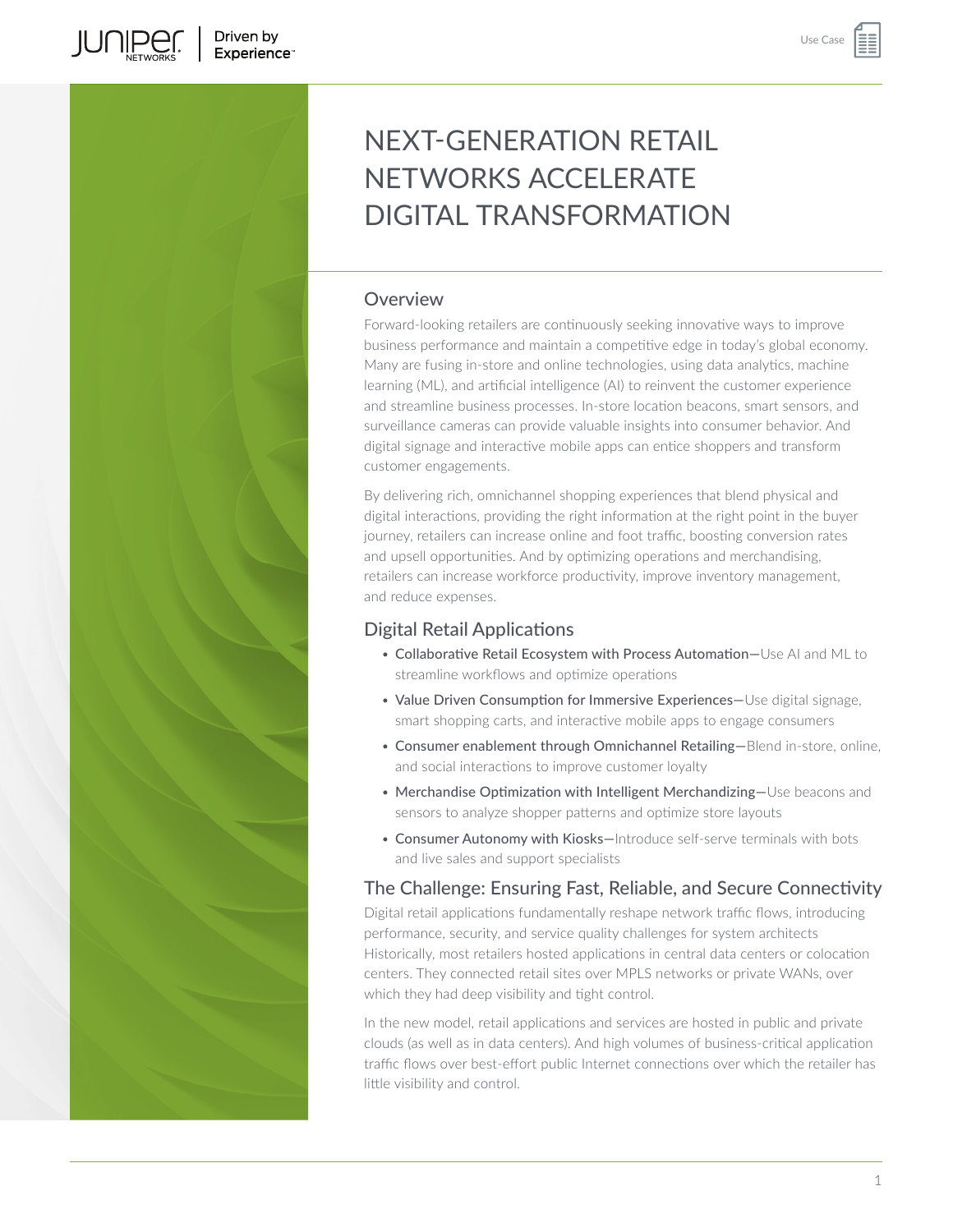

### *Figure 1: Traditional vs. cloud-centric retail network*

Traditional retail store networks, designed to support conventional business applications and IT services, aren't well suited for the digital era. Retailers must re-architect their networks to meet the increased performance, agility, and resiliency demands of a cloud-first world.

## Juniper AI-driven SD-WAN Solution

The [Juniper AI-driven SD-WAN solution,](https://www.juniper.net/us/en/solutions/sd-wan.html) powered by the [Juniper Session Smart Router](https://www.juniper.net/us/en/products/routers/session-smart-router.html), is an advanced, service-centric networking solution that takes the software-defined WAN to a whole new level. Ideal for next-generation retail networks, the solution provides fast, secure, and reliable WAN connectivity with unmatched simplicity and economics.

The AI-driven SD-WAN solution eliminates the inherent inefficiencies and cost constraints of traditional branch office networking products and legacy SD-WAN solutions, as it meets stringent next-generation retail network requirements:

• Economics—A fully software-based solution, AI-driven SD-WAN runs on commercial off-the-shelf servers or Juniper SSR Series Router appliances for ultimate economics and choice. Unlike with a traditional service function chaining approach, the AI-driven SD-WAN solution performs multiple logical network functions (router, stateful firewall, WAN optimizer, etc.) in a single virtualized network function (VNF), significantly reducing CPU and memory requirements. Secure Vector Routing (SVR) and lossless application delivery expand bandwidth capacity by as much as 50%. And native analytics obviate the need for external network monitoring and analysis solutions. Scalability-The solution supports up to triple the number of routers per head-end and delivers up to four times the hardware performance of alternative solutions. Zero-touch provisioning (ZTP) enables plug-and-play installation at

remote sites, allowing retailers to turn up hundreds of locations per week.

- Security-Its pioneering SVR approach provides strong data security without the overhead of traditional encryption protocols. Deny-all (zero trust) routing, L3/L4 denial of service/distributed DoS (DoS/DDoS) protection, payload encryption, URL filtering, and Network Address Translation (NAT) and VPN functionality all work together to protect applications and infrastructure against data loss and malicious attacks.
- Availability-AI-driven SD-WAN provides continuous connectivity without requiring expensive hot-standby tunnels like conventional branch office networking or legacy SD-WAN solutions. In the event of a link failure or ISP outage, the solution seamlessly redirects traffic over an alternative path without disrupting sessions or impairing application performance.
- Visibility-Unlike alternative solutions that encapsulate all data flows into a single overlay tunnel, the AI-driven SD-WAN's tunnel-free architecture gives network administrators full visibility into individual data flows, so they can efficiently monitor end-to-end sessions, track key performance indicators (KPIs), and troubleshoot problems. Single-pane-of-glass, centralized management simplifies ongoing administration and operations at unstaffed retail locations and makes it easy to institute uniform policies across clouds.
- Performance-The solution supports a variety of WAN optimization features, traffic steering, quality-of-service (QoS) functions, and session-aware routing capabilities, along with a tunnel-free architecture to ensure high performance and service quality for diverse applications and services.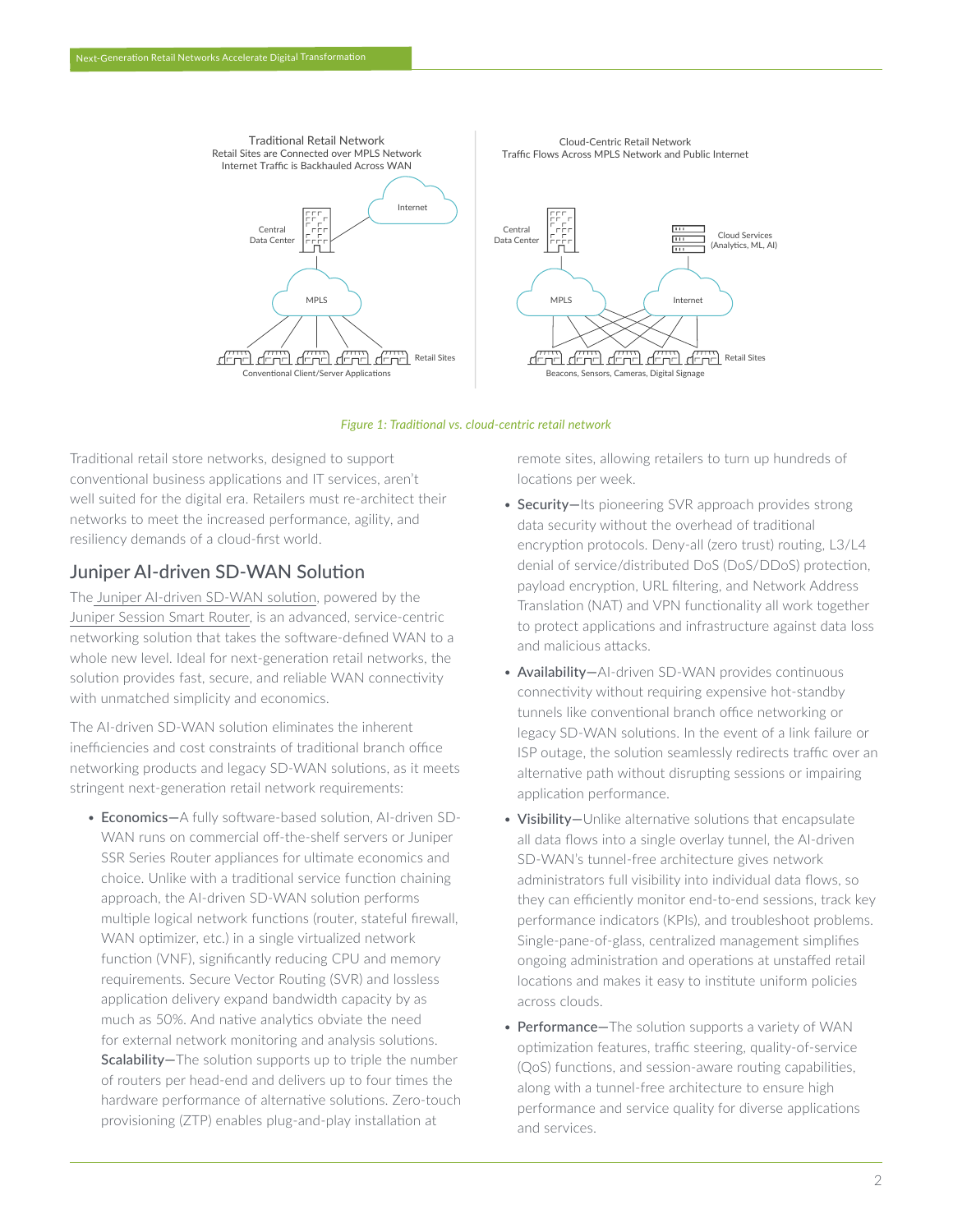# Juniper Mist WAN Assurance

[Juniper Mist WAN Assurance](https://www.juniper.net/us/en/products/cloud-services/wan-assurance.html) is a cloud service that brings AI-powered automation and service levels to the Juniper AI-driven SD-WAN solution. Driven by the power of Mist AI, WAN Assurance simplifies day two operations with insights, proactive anomaly detection and remediation, and automated troubleshooting. The resultant AIOps allows administrators to understand and improve their users' experience across the SD-WAN

With Juniper Mist WAN Assurance:

- Session Smart Routers, deployed as SD-WAN edge devices, provide rich streaming telemetry needed for WAN health metrics and anomaly detection.
- Insights derived from telemetry data allows WAN Assurance to compute unique "user minutes" that indicate whether users are having a good experience.
- This data is leveraged within the Mist Cloud AI engine, driving simpler operations, reducing mean time to repair (MTTR), and providing better visibility into end-user experiences.
- The Marvis virtual network assistant for WAN allows administrators to ask direct questions such as, "Why is my Zoom call tiling?" or "Why can these users not connect to Teams?" Marvis provides complete insights, correlation, and actions.
- Marvis actions may include corrections for issues such as application latency conditions, congested WAN circuits or negotiation mismatch, or problems with a host device.

For an example of WAN Assurance in action, see this short explainer [video](https://www.youtube.com/watch?v=iW9vuOaC1i4).



*Figure 2: WAN Assurance Delivers Service Level Experiences for Users*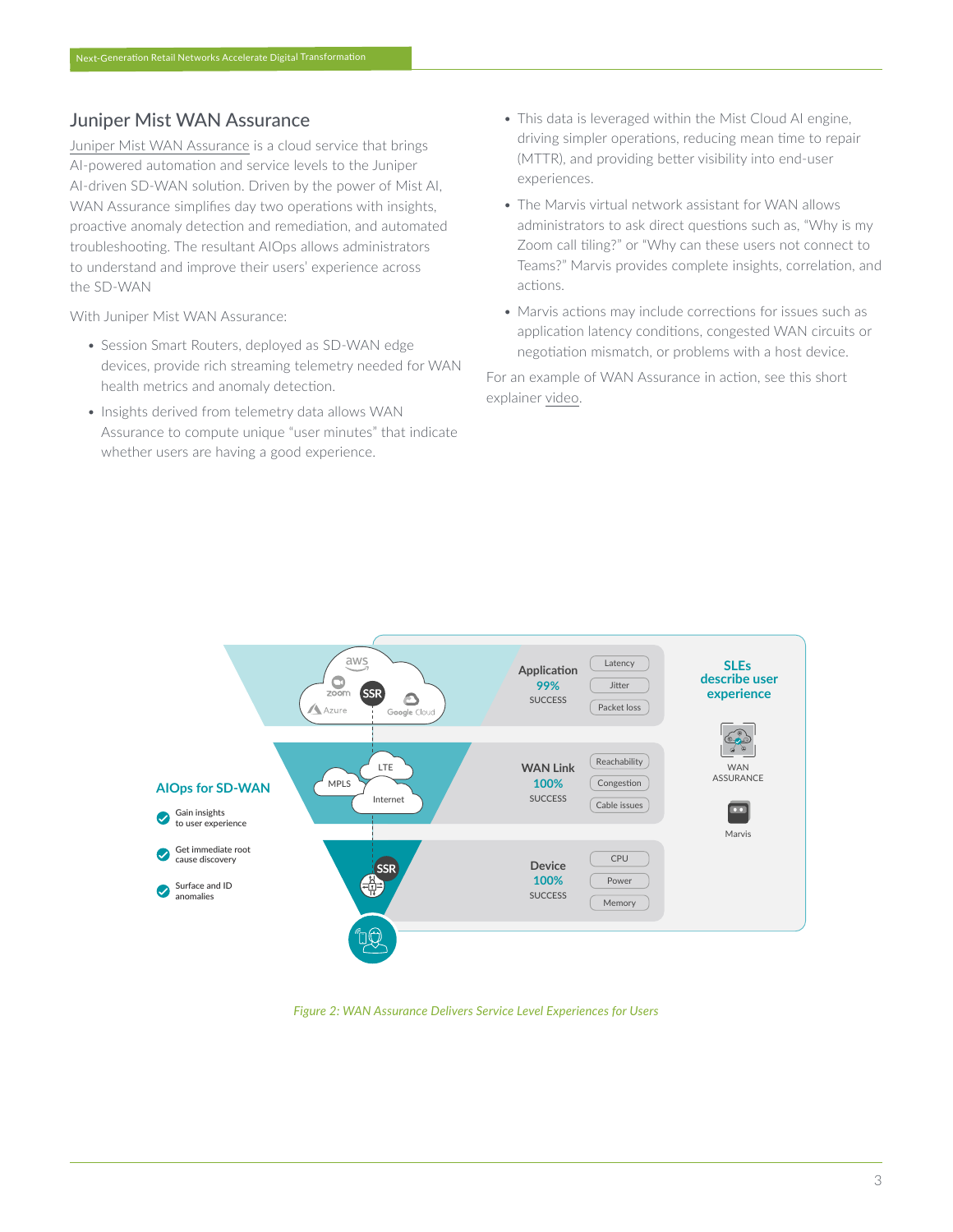# AI-driven SD-WAN Eliminates Retail Network Cost and Complexity

### Table 1: Traditional/Legacy SD-WAN vs. AI-driven SD-WAN Capabilities

| Requirement                                 | <b>Traditional WAN and Legacy SD-WAN</b>                                                                                                                             | Juniper AI-driven SD-WAN                                                                                                                                                                                                                        |
|---------------------------------------------|----------------------------------------------------------------------------------------------------------------------------------------------------------------------|-------------------------------------------------------------------------------------------------------------------------------------------------------------------------------------------------------------------------------------------------|
| Simple, low-cost platform                   | Discrete branch office networking and security middleboxes<br>add cost and overhead. Legacy SD-WANs require expensive<br>servers to support multiple dedicated VNFs. | Al-driven SD-WAN consolidates all network functions<br>onto a single VNF that can run on inexpensive commercial<br>off-the-shelf (COTS) servers or Juniper SSR Series appliances.<br>Plug-and-play installation streamlines rollouts.           |
| Strong security                             | Tunnel overlavs safeguard data privacy, but limit visibility and<br>control, and impair performance.                                                                 | Secure Vector Routing protects data privacy, while enabling<br>granular traffic management and visibility.                                                                                                                                      |
| Application-specific service assurances     | Tunnel overlays inhibit traffic management and prevent<br>application-specific SLAs.                                                                                 | Fine-grained traffic management and application-aware routing<br>enable application-specific, policy-based SLAs.                                                                                                                                |
| Continuous connectivity                     | Idle hot-standby tunnels are costly and inefficient.                                                                                                                 | Multipath session migration provides cost-effective protection<br>against link failures and ISP outages. Server load balancing<br>provides business continuity and disaster recovery (BC/DR) for<br>critical applications.                      |
| Optimal performance over<br>low-speed links | High-overhead tunneling protocols squander bandwidth and<br>impair the performance of delay-sensitive applications.                                                  | Secure Vector Routing minimizes protocol overhead. Lossless<br>application delivery optimizes bandwidth utilization and boosts<br>application performance.                                                                                      |
| Visibility                                  | Tunnel overlays inhibit visibility and control.                                                                                                                      | Tunnel-free architecture provides visibility into individual<br>data flows, enabling end-to-end session monitoring and<br>troubleshooting. Mist WAN Assurance provides actionable<br>insights into root cause issues impacting user experience. |

## Major U.S. Pharmacy Chain Reduces Network Cost and Complexity

A leading U.S. pharmacy and healthcare company is using AI-driven SD-WAN to modernize its vast retail data network. (The company also leverages Juniper for wired and wireless). The solution replaces an expensive and complicated legacy network, providing agile, secure, and reliable connectivity to thousands of stores, over low-cost broadband Internet services.

- Extensive packet shaping and prioritization capabilities ensure high service quality for delay-sensitive data flows like unified communications (UC) and telemedicine traffic.
- Policy-based access controls and strong security capabilities protect retail site and data center IT infrastructure against cyber-attacks and data breaches.
- Seamless 4G failover support ensures continuous availability for business-critical applications.



*Figure 3: AI-driven SD-WAN for next-generation retail store*